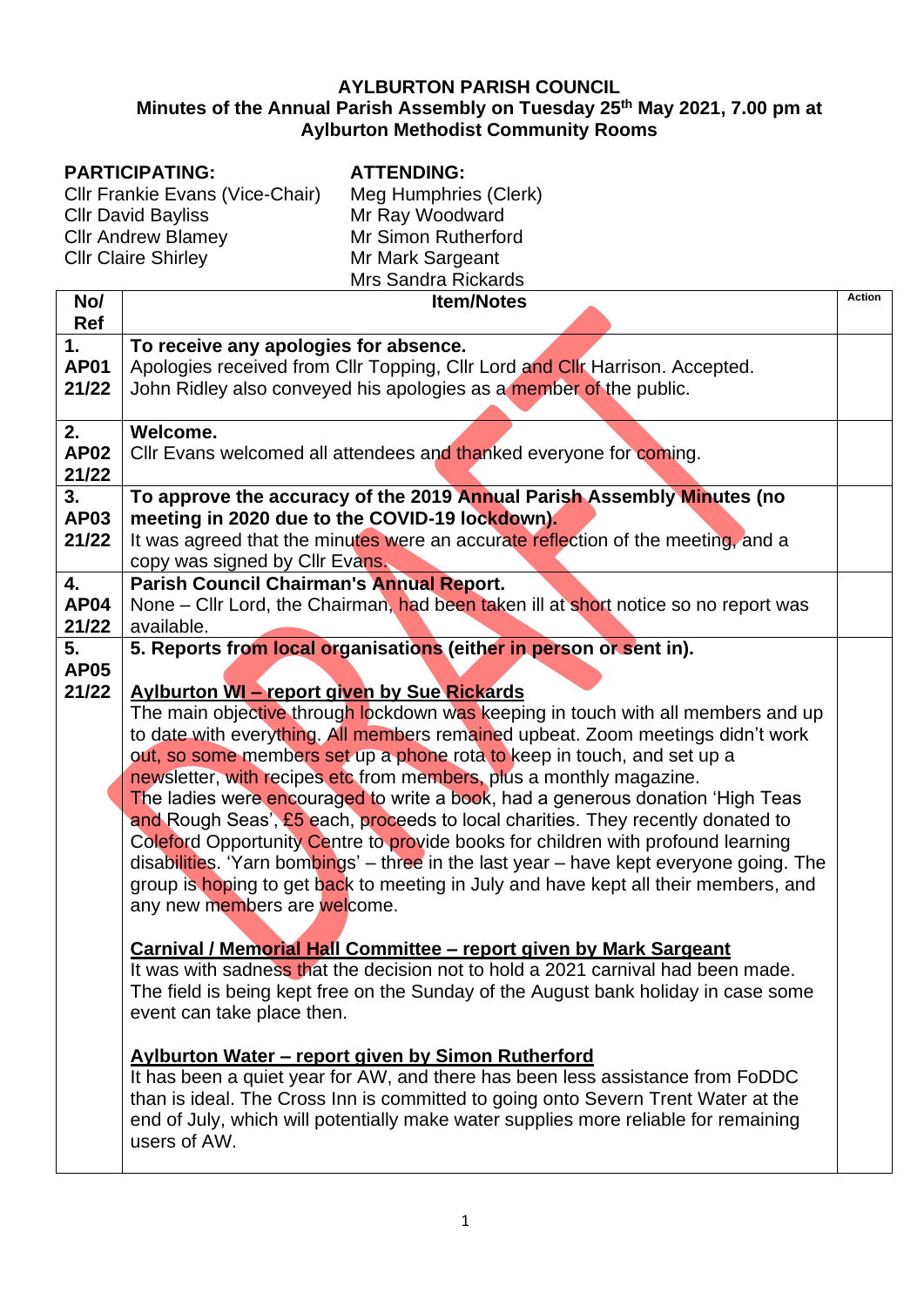### **Aylburton Community Methodist Church – report sent in by Rev Michelle Ireland**

We are so pleased that you are able to use the Community Room again and we pray that your evening will be a success.

May I offer you the following...

The Methodist Church is delighted to be opening for Sunday worship on Sunday 23rd May. The community room is now available for use. We hope to pick up the Coffee Morning and Messy Church events that were held previously, and we look forward to being an integral part of the Community of Aylburton. With the work that has been done on the tower and the beautiful cross, we stand as a sign of hope in what has been a very difficult time.

### **Aylburton and Lydney Scout Group – report sent in by Mark Westwood, Group Scout Leader**

We have continued to deliver Scouting sessions online using zoom for our Beavers, Cubs, and Scouts.

When lockdown eased in Autumn, we managed to deliver a few sessions of socially distanced, covid safe. Scouting in accordance with government quidelines for youth groups. That stopped shortly after Christmas, but we have recently resumed safe face to face outdoors.

Numbers of young people fell by about 15% with some losing interest during lockdown, but we have also recruited quite a few during the same period. We also lost a few leaders, who reprioritised their time and discovered new interests in lockdown.

As always, we'll welcome any enquiries from people who wish to give as much or as little support to working with young people or working in the background to support the group.

We have two international trips on the horizon, one in 2022, to mark the start of our centenary year of registering the joint group Aylburton and Lydney, and one in 2023 to celebrate the end of our centenary year.

## **Ducktown Echo – report sent in by Virginia Ridley, Editor**

The Ducktown Echo is the community newsletter published by the Aylburton Parish Council. In 2009 the Aylburton Community Plan identified the need for a parish newsletter. Last year marked the 10 years since the first edition was published in autumn 2010. The present editorial team took over from Maurice Bloomfield with the winter 2013 edition. It is produced quarterly and distributed to every household in the parish. It includes all of the latest information about the council and its activities together with the contact details of the Chair and the Clerk. This is always the main item on the front page and is published as presented with only essential editing. The newsletter, space permitting, also includes other items of news and information from the churches, the school, the Memorial Hall and the many community groups in the village. The Echo also acts as a notice board for advertising local events and items of interest in and about the village. Every effort is made to reproduce these articles as they are presented but they may be edited as necessary to achieve a professional publication. These items do not reflect the opinions of the Editor or the Parish Council. If space is available publicity for businesses based in the parish are included.

A series of supplements under the title 'Historic Aylburton' have been produced over recent years. These popular articles were written by Cllr John Harrison and describe some of the interesting buildings and former inhabitants of the village. The four editions each year are: